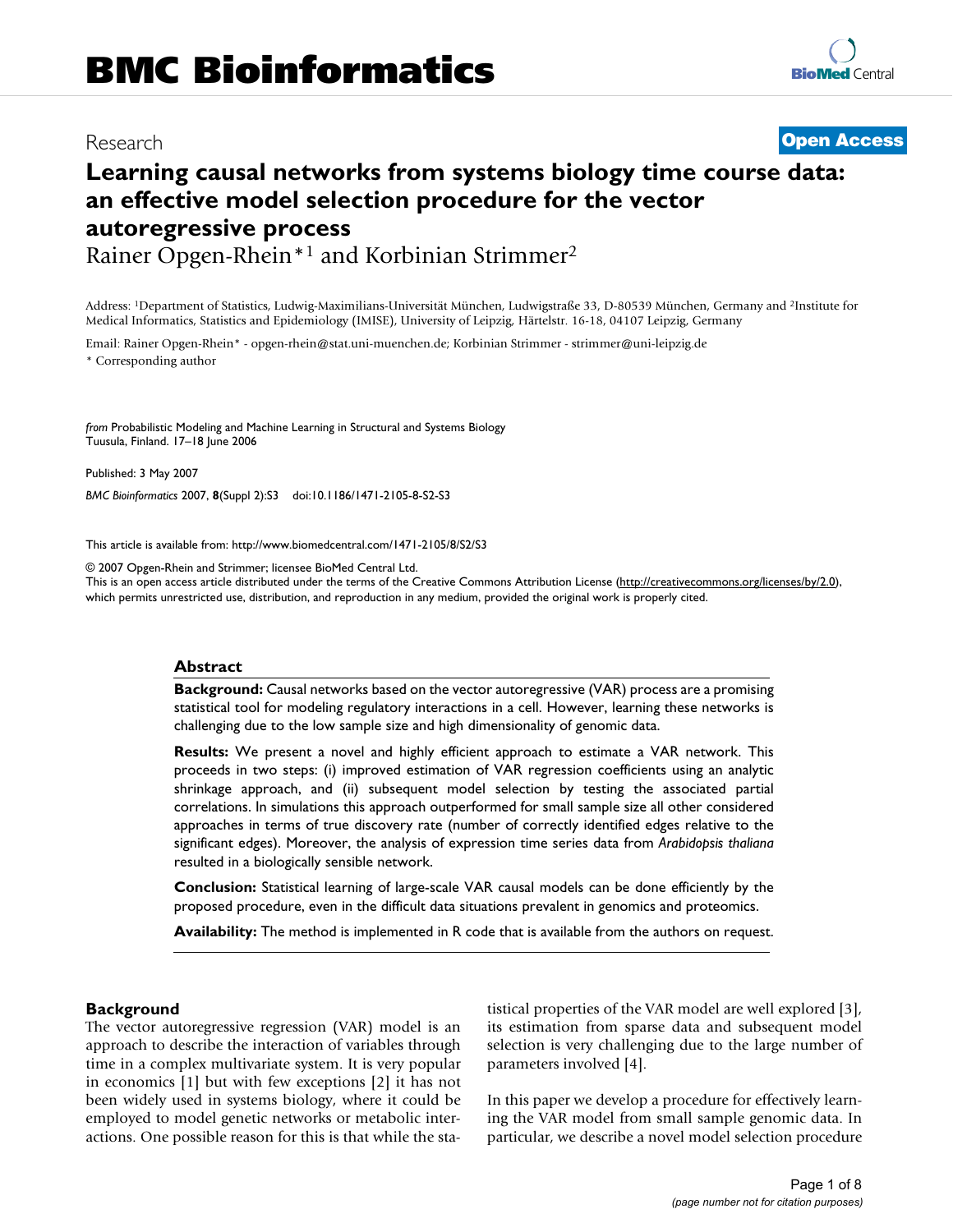for learning causal VAR networks from time course data with only a few time points, and no or little replication. This procedure is based on regularized estimation of VAR coefficients, followed by subsequent simultaneous significance testing of the corresponding partial correlation coefficients.

Once the VAR model has been learned from the data, it allows to elucidate possible underlying causal mechanisms by inspecting the Granger causality graph implied by the non-zero VAR coefficients.

The remainder of the paper is organized as follows. In the next section we first give the definition of a vector autoregressive process and recall the standard estimation. Subsequently, we describe our approach to regularized inference and to network model selection. This is followed by computer simulations comparing a variety of alternative approaches. Finally, we analyze data from an *Arabidopsis thaliana* expression time course experiment.

#### **Methods**

# *Vector autoregressive model*

We consider vector-valued time series data  $x(t)$  =  $(x_1(t),...,x_n(t))$ . Each component of this row vector corresponds to a variable of interest, e.g., the expression level of a specific gene or the concentration of some metabolite in dependence of time. The vector autoregressive model specifies that the value of  $x(t)$  is a linear combination of those of earlier time points, plus noise,

$$
x(t) = c + \sum_{i=1}^{m} x(t - iL)B_i + \varepsilon_i.
$$
 (1)

In this formula *m* is the order of the VAR process, *L* the time lag, and  $c$  a 1 ×  $p$  vector of means. The errors  $\epsilon_i$  are assumed to have zero mean and a  $p \times p$  positive definite covariance matrix Σ. The matrices  $B_i$  with dimension  $p \times p$ represent the dynamical structure and thus contain the information relevant for reading off the causal relationships.

The autoregressive model has the form of a standard regression problem. Therefore, estimation of the matrices  $B_i$  is straightforward. A special case considered in this paper is when both *m* and *L* are set to 1. Then the above equation reduces to the VAR(1) process

$$
x(t+1) = c + x(t)B + \varepsilon. \quad (2)
$$

We now denote the centered *matrices of observations* corresponding to  $x(t + 1)$  and  $x(t)$  by  $X_f$  ("future") and  $X_p$ 

("past"), respectively, i.e. 
$$
X_p = \begin{bmatrix} x(1) \\ \dots \\ x(n-1) \end{bmatrix}
$$
 and

$$
X_f = \begin{bmatrix} x(2) \\ \dots \\ x(n) \end{bmatrix}
$$
. In this notation the ordinary least squares

(OLS) estimate can be written as

$$
\hat{\mathbf{B}}^{\text{OLS}} = (X_p \,^T X_p)^{-1} X_p \,^T X_f. \tag{3}
$$

This is also the maximum likelihood (ML) estimate assuming the normal distribution. The coefficients of higher-order VAR models may be obtained in a corresponding fashion [3].

*Small sample estimation using James-Stein-type shrinkage* Genomic time course data contain only few time points (typically around *n* = 10) and often little or no replication – hence the above restriction on VAR(1) models with unit lag. Furthermore, it is known that for small sample size the least squares and maximum likelihood methods lead to statistically inefficient estimators. Therefore, application of the VAR model to genomics data requires some form of regularization. For instance, a full Bayesian approach could be used. However, for the VAR model the choice of a suitable prior is difficult [4].

Here, as a both computationally and statistically efficient alternative, we propose to apply James-Stein-type shrinkage, a method related to empirical Bayes [5,6]. This procedure has the advantage that it is computationally as simple as OLS, yet still produces efficient estimates for small samples.

Following [6,7] we now review how an unconstrained covariance matrix may be estimated using shrinkage. In the next section we then show how this result may be used to obtain shrinkage estimates of VAR coefficients.

Assuming centered data *X* for *p* variables (columns) the unbiased empirical estimator of the covariance matrix is

$$
S = \frac{1}{n-1} X^T X
$$
. For small number of observations S is

known to be inefficient and also ill-conditioned (singular!) for *n* <*p*. A more efficient estimator may be furnished by shrinking the empirical correlations  $r_{ij}$  towards zero and the empirical variances  $v_i$  against their median. This leads to the following expressions for the components of a shrinkage estimate *S\**: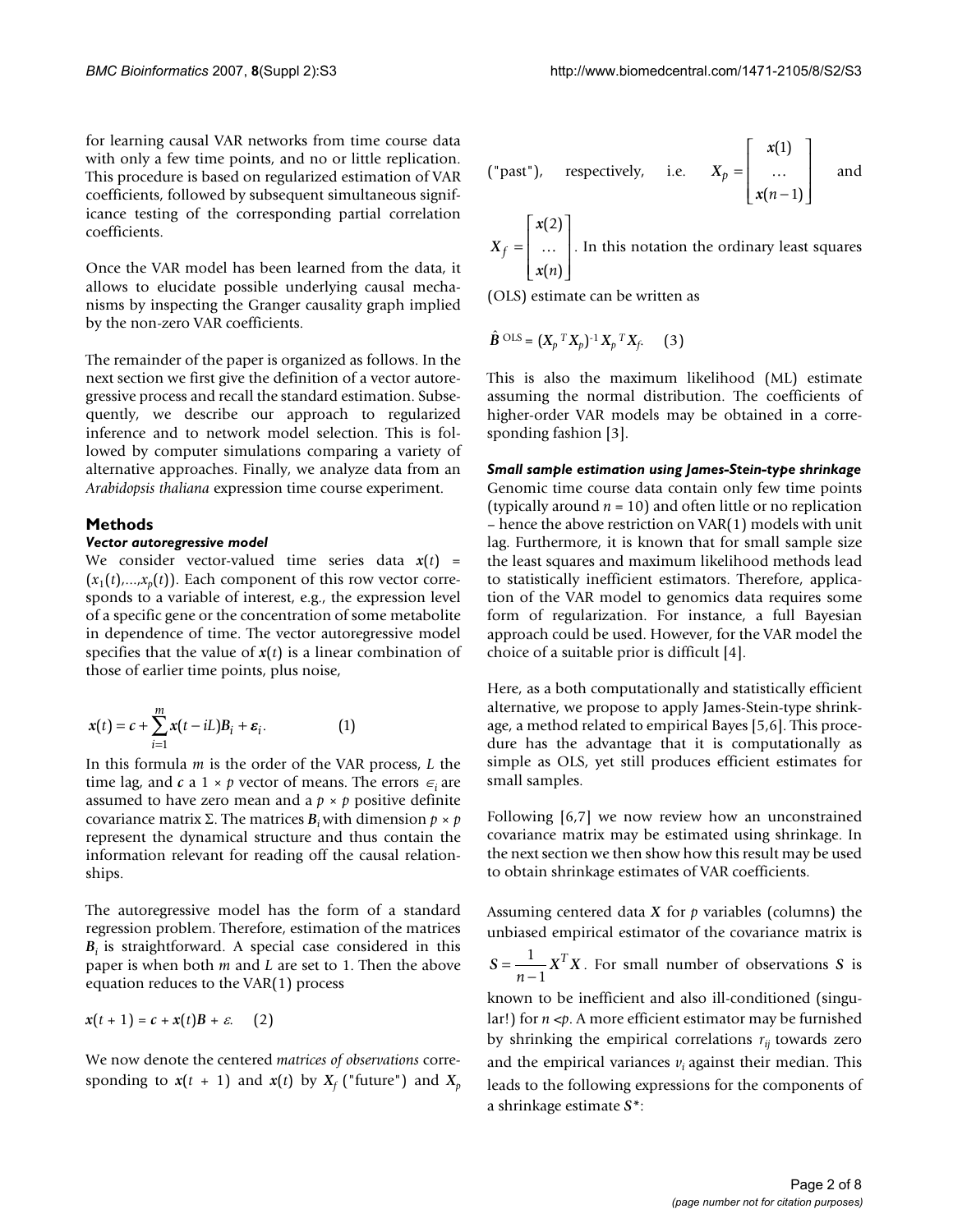$$
s_{kl}^* = r_{kl}^* \sqrt{v_k^* v_l^*}
$$
 (4)

with

$$
r_{kl}^{*} = (1 - \lambda_1^{*})r_{kl} \quad (5)
$$
  

$$
v_{k}^{*} = \hat{\lambda}_{2}^{*} v_{median} + (1 - \hat{\lambda}_{2}^{*})v_{k}
$$
 (6)

and

$$
\hat{\lambda}_1^* = \min(1, \frac{\sum_{k \neq l} \widehat{\text{Var}}(\eta_{kl})}{\sum_{k \neq l} \eta_{kl}^2})
$$
\n(7)

$$
\hat{\lambda}_2^* = \min(1, \frac{\sum_{k=1}^p \widehat{\text{Var}}(v_k)}{\sum_{k=1}^p (v_k - v_{median})^2}).
$$
 (8)

The particular choice of the shrinkage intensities  $\hat{\lambda}_1^*$  and  $\hat{\lambda}_2^*$  is aimed at minimizing the overall mean squared error.

## *Shrinkage estimation of VAR coefficients*

Small sample shrinkage estimates of VAR regression coefficients may be obtained by appropriately substituting the empirical by the shrinkage covariance. More specifically, we need to proceed as follows:

1. We combine the centered observations  $X_p$  and  $X_f$ into a joint matrix  $\Phi = [X_p X_f]$ . Note that F contains twice as many columns as either  $X_p$  or  $X_f$ .

2. Next, we consider the (*n* - 1) multiple of the *empirical* covariance matrix,  $S = \Phi^T \Phi$ , noting that *S* contains the two submatrices  $S_1 = X_p^T X_p$  and  $S_2 = X_p^T X_f$ . This allows to write the OLS estimate of VAR coefficients as  $\hat{B}^{OLS} = (S_1)^{-1}S_2.$ 

3. We replace the empirical covariance matrix *S* by a shrinkage estimate.

4. From  $S^*$  we determine the submatrices  $S_1^*$  and  $S_2^*$ which in turn allow to compute the estimates

 $\hat{B}$  Shrink =  $(S_1^*)^{-1} S_2^*$ .

By decomposing *S\** using the SVD or Cholesky algorithm it is possible to reconstruct pseudodata matrices  $\overline{X}_f^*$  and  $X_p^*$ . The above algorithm may be interpreted as OLS or normal-distribution ML based on these pseudodata.

#### *VAR network model selection*

The network representing potential directed causal influences is given by the non-zero entries in the matrix of VAR coefficient. For an extensive discussion of the meaning and interpretation of the implied Granger (non)-causality we refer to [8].

As  $\hat{\mathbf{B}}$ <sup>shrink</sup> is an estimate it is unlikely that any of its components are exactly zero. Therefore, we need to statistically

test whether the entries of  $\hat{\bm{B}}$  <sup>Shrink</sup> are vanishing. However, instead of inspecting regression coefficients directly, it is preferably to test the corresponding partial correlation coefficients: this facilitates small-sample testing and additionally allows to accommodate for dependencies among the estimated coefficients [9].

Specifically, consider in the VAR(1) model the multiple regression that connects the first variable  $x_1(t + 1)$  at time point  $t + 1$  with all variables  $x_1(t),...,x_n(t)$  at the previous time point *t*,

$$
x_1(t+1) = c + \beta_k^1 x_k(t) + \sum_{j=1, j \neq k}^p \beta_j^1 x_j(t) + \text{error.}
$$
 (9)

If in this equation the roles of  $x_k(t)$  and  $x_1(t + 1)$  are reversed,

$$
x_k(t) = c + \beta_1^k x_1(t+1) + \sum_{j=1, j \neq k}^{p} \beta_1^j x_j(t) + \text{error}, \qquad (10)
$$

the partial correlation between the two variables is the geometric mean of the corresponding regression coefficients, times their sign, i.e.  $\sqrt{\beta_1^k}\beta_k^1\ \text{sgn}(\beta_1^k)$  [10].

Once the partial correlations in the VAR model are computed, we use the *"local fdr"* approach of [11] to identify significant partial correlations, similar to the network model selection for graphical Gaussian models (GGMs) of [9]. Note that unlike in a GGM the edges in a VAR network are directed.

We point out that recently two papers have appeared describing related strategies for VAR model selection. As in our algorithm the strategies pursued in both [12] and [13] also consist in choosing the VAR network by selecting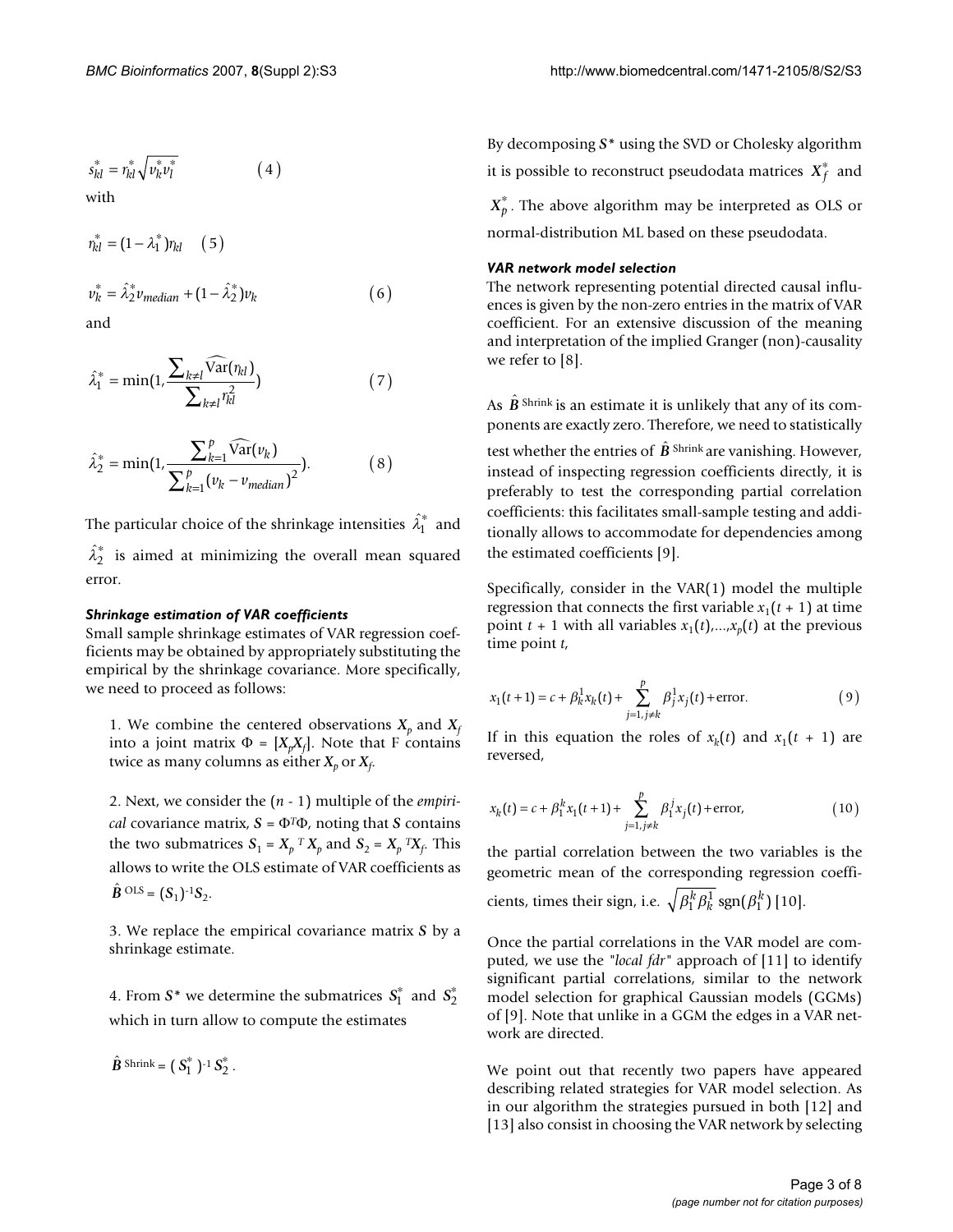the appropriate underlying partial correlations. However, the key advantage of our variant of VAR network search is that it is specifically designed to meet small sample requirements, by using shrinkage estimators of regression coefficients and partial correlation, and due to the adaptive nature (i.e. the automatic estimation of the empirical null) of the "local fdr" algorithm [11].

# **Results and discussion**

## *Simulation study*

In a comparative simulation study we investigated the power of diverse approaches to recovering the true VAR network. We simulated VAR(1) data of different sample size, with *n* varying between 5 and 200, for 100 randomly generated true networks with 200 edges and *p* = 100 nodes. The 200 nonzero regression coefficients were drawn uniformly from the intervals [-1; -0.2] and [0.2; 1].

In addition to the shrinkage procedure we estimated regression coefficients by ordinary least squares (OLS) and by ridge regression (RR). All these three regression strategies were applied in conjunction with the above VAR model selection based on partial correlations, with a cutoff value for the "local fdr" statistic set at 0.2 – the recommendation of [11]. As a fourth method we employed L1 regression [14] (LASSO) to estimate VAR regression coefficients. Note that in the latter instance there is no need for additional model selection, as the LASSO method combines shrinkage and model selection and automatically sets many regression coefficients identically to zero.

In the simulations we ran OLS only for *n* > 100, as for small sample size the corresponding empirical covariance matrix is singular and consequently the OLS regression is ill-posed. The penalty for the LASSO regression was chosen as in [15]. The regularization parameter in RR was determined by generalized cross validation [16]. Unfortunately, even GCV turned out to be computationally expensive, so that for RR we conducted only 10 repetitions, rather than the 100 considered for the other methods.

The results of the simulations are summarized in Figure 1. The left box shows the positive predictive value, or true discovery rate of the four methods. This is the proportion of correctly identified edges in relation to all significant edges. Our proposed shrinkage algorithm is the only method achieving around 80% positive predictive value regardless of the sample size. Note that this is exactly the theoretically expected value, given the specified "local fdr" cutoff of 0.2. In contrast, the RR and LASSO methods perform remarkably poor at small sample size, with much lower true discovery rates. For medium to large sample size the OLS estimation dominates RR, LASSO and the shrinkage approach. This is easily explained by the fact that OLS has no parameters to optimize and that it is asymptotically optimal. However, it is bothering that for both the RR and the OLS approach the false discovery rate appears not to be properly controlled. Finally, for large sample size the Stein-type estimator appears to be prone to overshrinking, which leads to an increase of false positives.

The relative performance of the four approaches to VAR estimation can be further explained by considering the relative amount of true and false positive edges (Figure 1, middle and right box). The shrinkage method generally produces very few false positives. In contrast, the RR and



# Relative performance of the four investigat discovery rate) and the number of true and false edges **Figure 1** ed methods for learning VAR networks in terms of positive predictive value (true

Relative performance of the four investigated methods for learning VAR networks in terms of positive predictive value (true discovery rate) and the number of true and false edges. The thin dotted line in the middle box at 200 corresponds to the true number of edges in the simulated networks.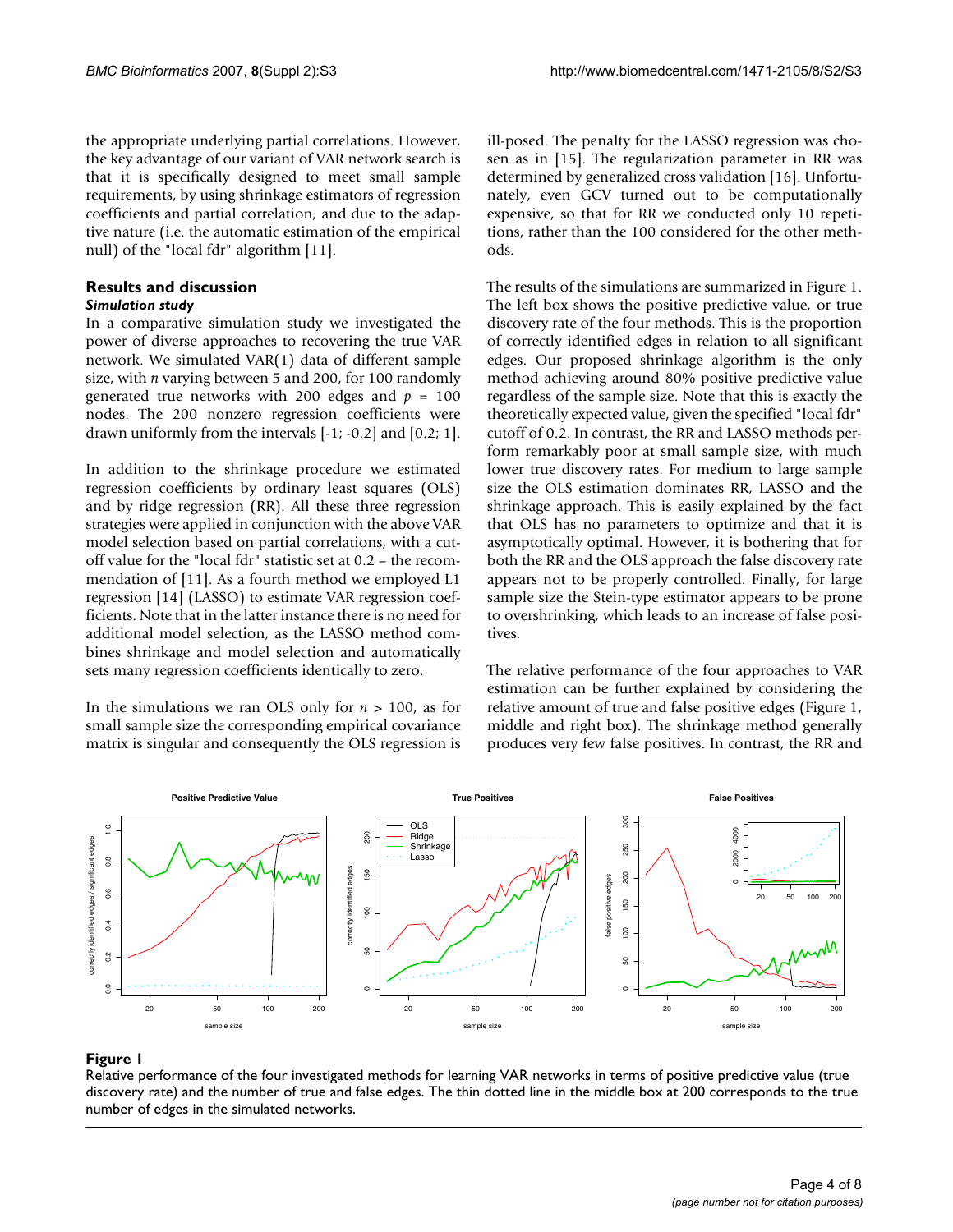

#### **Figure 2**

Directed VAR network inferred from the *Arabidopsis thaliana* data. The solid and dotted lines indicate positive and negative regression coefficients, respectively, and the line intensity denotes their strength. For annotation of the nodes see the *Supplementary Information*, Table 1. The color code of the nodes is explained in the main text.

LASSO methods lead to a large number of false edges, especially for small sample size. This is particularly pronounced for the LASSO regression, as can be seen in the differently scaled inlay plot contained in the right box of Figure 1, indicating that the penalty applied in the L1 regression may not be sufficient in this situation. In terms of the number of correctly identified edges the RR and shrinkage approach are the two top performing methods. However, even though RR finds a considerable number of true edges even at very small sample size, this has little impact on its true discovery rate because of the high number of false positives.

In summary, the simulation results suggest to apply for small sample size the James-Stein-type shrinkage procedure, and for  $n > p$  the traditional OLS approach.

#### *Analysis of a microarray time course data set*

For further illustration we applied the VAR shrinkage approach to a real world data example. Specifically, we reanalyzed expression time series resulting from an experiment investigating the impact of the diurnal cycle on the starch metabolism of *Arabidopsis thaliana* [17].

We downloaded the calibrated signal intensities for 22,814 probes and 11 time points for each of the two biological replicates from experiment no. 60 of the NASCArrays repository [18]. After log-transforming the data we filtered out all genes containing missing values and whose maximum signal intensity value was lower than 5 on a log-base 2 scale. Subsequently, we applied the periodicity test of [19] to identify the probes associated with the day-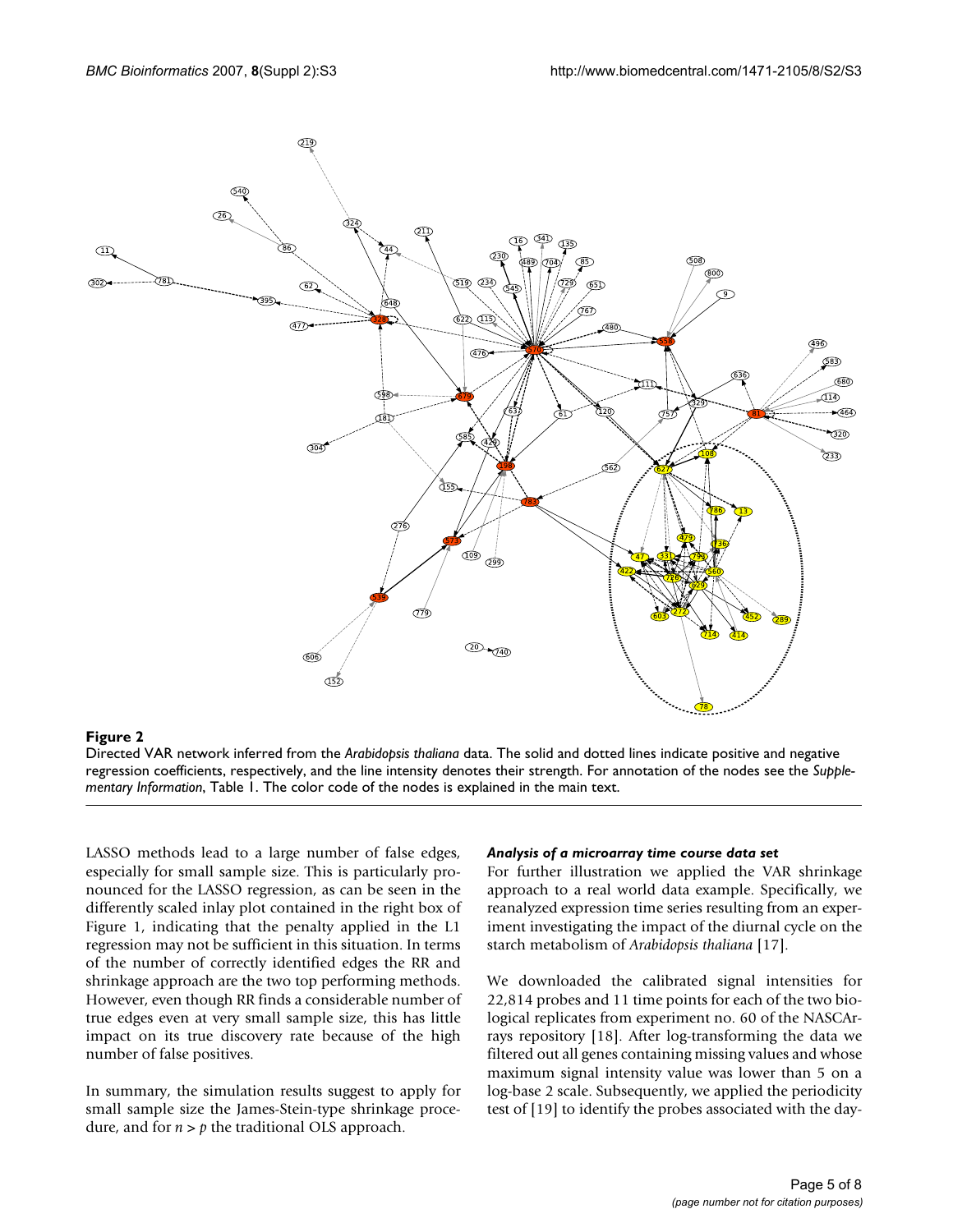

#### **Figure 3** Undirected GGM network inferred from the algorithm of  $\alpha$

Undirected GGM network inferred from the *Arabidopsis thaliana* data using the algorithm of [7; 9]. The solid and dotted lines indicate positive and negative partial correlation coefficients, respectively, and the line intensity denotes their strength.

night cycle. As a result, we obtained a subset of 800 genes that we further analyzed with the VAR approach.

We note that a tacit assumption of the VAR model is that time points are equidistant – see Eq. 1. This is not the case for the *Arabidopsis thaliana* data which were measured at 0, 1, 2, 4, 8, 12, 13, 14, 16, 20, and 24 hours after the start of the experiment. However, as the intensity of the biological reactions is likely to be higher at the change points from light to dark periods (time points 0 and 12), one may argue that assuming equidistant measurements is justifiable at least in terms of equal relative reaction rate.

A further implication of the VAR model (and indeed of many other graphical models) is that dependencies among genes are essentially linear. This can easily be checked by inspecting the pairwise scatter plots of the calibrated expression levels. For the 800 considered *Arabidopsis thaliana* genes we verified that the linearity assumption of the VAR model is indeed satisfied.

Subsequently, we estimated from the replicate time series of the 800 preselected genes the regularized regression coefficients and the corresponding partial correlations, and identified the significant edges of the VAR causal graph as described above. We found a total number of 7, 381 significant edges connecting 707 nodes. In Figure 2 we show for reasons of clarity only the subnetwork containing the 150 most significant edges, which connect 92 nodes. Note that this graph exhibits a clear "hub" connectivity structure (nodes filled with red color), which is particularly striking for the node 570 but also for nodes 81, 558, 783 and a few other genes (for annotation of the nodes see the Additional File 1).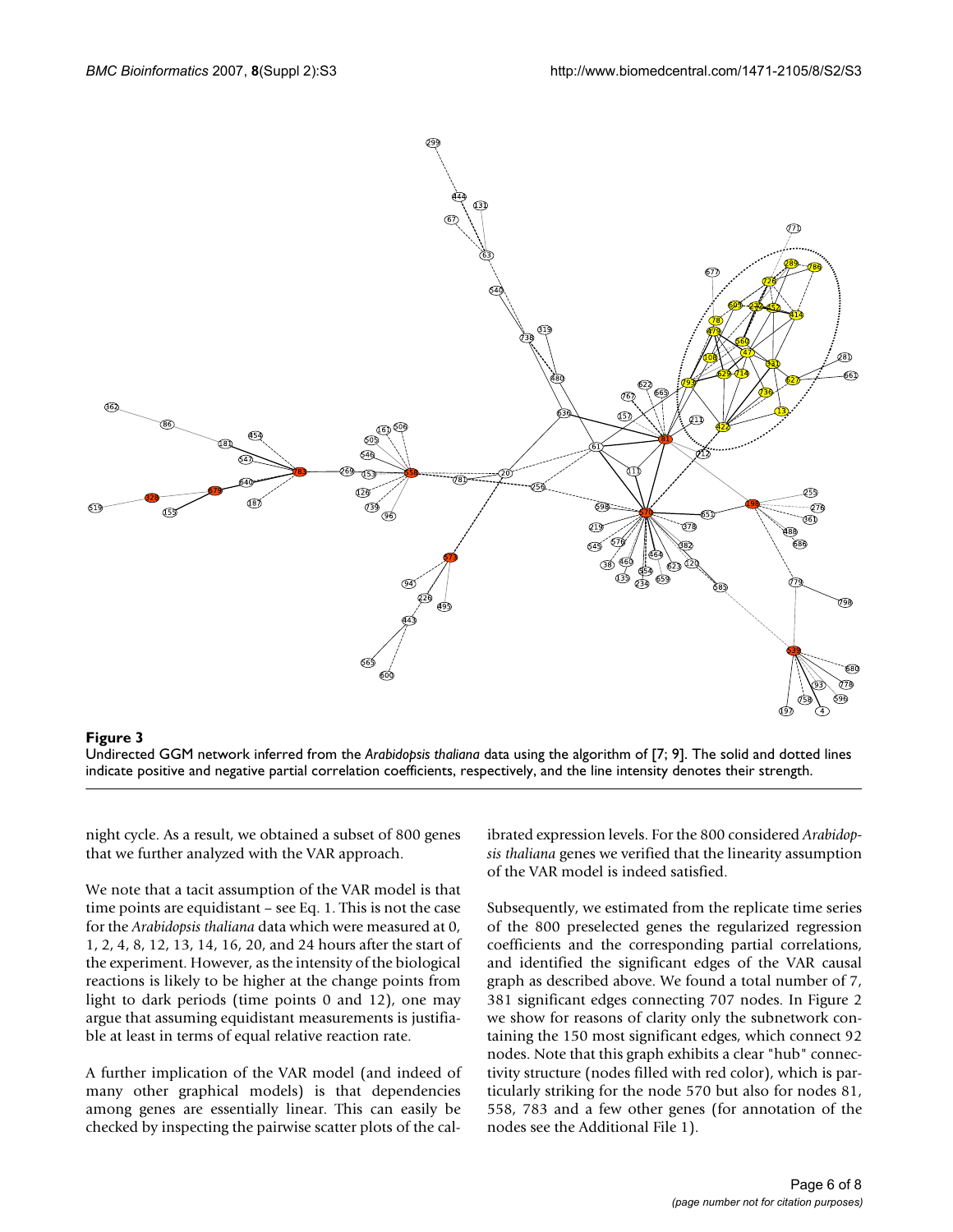As the VAR network contains directed edges it is possible to distinguish genes that have mostly outgoing arcs, which could be indicative for key regulatory genes, from those with mostly ingoing arcs. In the graph of Figure 2 node 570, an AP2 transcription factor, and node 81, a gene involved in DNA-directed RNA polymerase, belong to the former category, whereas for instance node 558, a structural constituent of ribosome, seems to be part of the latter. Node 627 is another hub in the VAR network, which according to the annotation of [17] encodes a protein of unknown function. Another interesting aspect of the VAR network is the web of highly connected genes (encircled and colored yellow in the lower right corner of Figure 2) which we hypothesize to constitute some form of a functional module.

Finally, we note that the VAR network visualizes influences of the genes over time, hence a VAR graph can also include directed loops and even genes that act upon themselves. In contrast, the GGM graphs discussed in [7,9] visualize the partial correlation with no time lag involved. For comparison, we display the GGM graph for the *Arabidopsis thaliana* data in Figure 3. As expected, both graphs share the same structure (main hubs and the module of highly connected genes): if one node influences another in the next timepoint with a constant regression coefficient (VAR-model), they also tend to be significantly partially correlated in the same time point (GGM-model). However, using a GGM it is not possible to infer the causal structure of the network.

# **Conclusion**

We have presented a novel algorithm for learning VAR causal networks. This is based on James-Stein-type shrinkage estimation of covariances between different time points of the conducted experiment, that in turn leads to improved estimates of the VAR regression coefficients. Subsequent VAR model selection is conducted by using "local fdr" multiple testing on the corresponding partial correlations.

We have shown that this approach is well suited for the small sample sizes encountered in genomics. In addition, the approach is computationally very efficient, as no computer intensive sampling or optimization is needed: the inference of the directed network for the *Arabidopsis thaliana* data with 640, 000 potentially directed edges takes about one minute on a standard desktop computer. While we have illustrated the approach by analyzing a microarray expression data set, it is by no means restricted to this kind of data – we expect that our VAR network approach performs equally well for similar high dimensional time series data from metabolomic or proteomic experiments.

The current algorithm employs a fixed "one step ahead" time lag. One strategy to generalization to arbitrary time lags may be to consider functional data – see, e.g., [20,21]. This would have the additional benefit to suitable deal with non-equally spaced measurements, a common characteristic of many biological experiments.

# **Authors' contributions**

Both authors participated in the development of the methodology and wrote the manuscript. R.O. carried out all analyzes and simulations. All authors approved of the final version of the manuscript.

# **Additional material**

# **Additional File 1**

*This PDF file contains a multi-page table containing the annotation data (probe IDs, gene names, description) for the 92 genes displayed in the VAR network of Figure 2.* Click here for file [\[http://www.biomedcentral.com/content/supplementary/1471-](http://www.biomedcentral.com/content/supplementary/1471-2105-8-S2-S3-S1.pdf) 2105-8-S2-S3-S1.pdf]

# **Acknowledgements**

We thank Papapit Ingkasuwan for pointing us to the *Arabidopsis thaliana* data set, and the referees for their valuable comments. This work was supported by the Deutsche Forschungsgemeinschaft (DFG) via an Emmy-Noether research grant to K.S.

This article has been published as part of *BMC Bioinformatics* Volume 8, Supplement 2, 2007: Probabilistic Modeling and Machine Learning in Structural and Systems Biology. The full contents of the supplement are available online at<http://www.biomedcentral.com/1471-2105/8?issue=S2>.

#### **References**

- 1. Sims CA: **Macroeconomics and Reality.** *Econometrica* 1980, **48:**1-48.
- 2. Bay SD, Chrisman L, Pohorille A, Shrager J: **[Temporal Aggregation](http://www.ncbi.nlm.nih.gov/entrez/query.fcgi?cmd=Retrieve&db=PubMed&dopt=Abstract&list_uids=15700412) [Bias and Inference of Causal Regulatory Networks.](http://www.ncbi.nlm.nih.gov/entrez/query.fcgi?cmd=Retrieve&db=PubMed&dopt=Abstract&list_uids=15700412)** *J Comput Biol* 2004, **11:**971-985.
- 3. Lütkepohl H: *Introduction to Multiple Time Series Analysis Berlin: Springer*; 1993.
- 4. Ni S, Sun D: **Bayesian estimates for vector autoregressive models.** *J Business Economic Statist* 2005, **23:**105-117.
- 5. Efron B, Morris CN: **Stein's estimation rule and its competitors-an empirical Bayes approach.** *J Amer Statist Assoc* 1973, **68:**117-130.
- 6. Opgen-Rhein R, Strimmer K: **Accurate ranking of differentially expressed genes by a distribution-free shrinkage approach.** *Stat Appl Genet Mol Biol* 2007, **6:**9.
- 7. Schäfer J, Strimmer K: **A shrinkage approach to large-scale covariance matrix estimation and implications for functional genomics.** *Stat Appl Genet Mol Biol* 2005, **4:**32.
- 8. Granger CWJ: **Testing for causality, a personal viewpoint.** *J Econom Dyn Control* 1980, **2:**329-352.
- 9. Schäfer J, Strimmer K: **[An empirical Bayes approach to inferring](http://www.ncbi.nlm.nih.gov/entrez/query.fcgi?cmd=Retrieve&db=PubMed&dopt=Abstract&list_uids=15479708) [large-scale gene association networks.](http://www.ncbi.nlm.nih.gov/entrez/query.fcgi?cmd=Retrieve&db=PubMed&dopt=Abstract&list_uids=15479708)** *Bioinformatics* 2005, **21:**754-764.
- 10. Whittaker J: *Graphical Models in Applied Multivariate Statistics New York: Wiley*; 1990.
- 11. Efron B: **Local false discovery rates.** In *Tech rep Department of Statistics, Stanford University*; 2005.